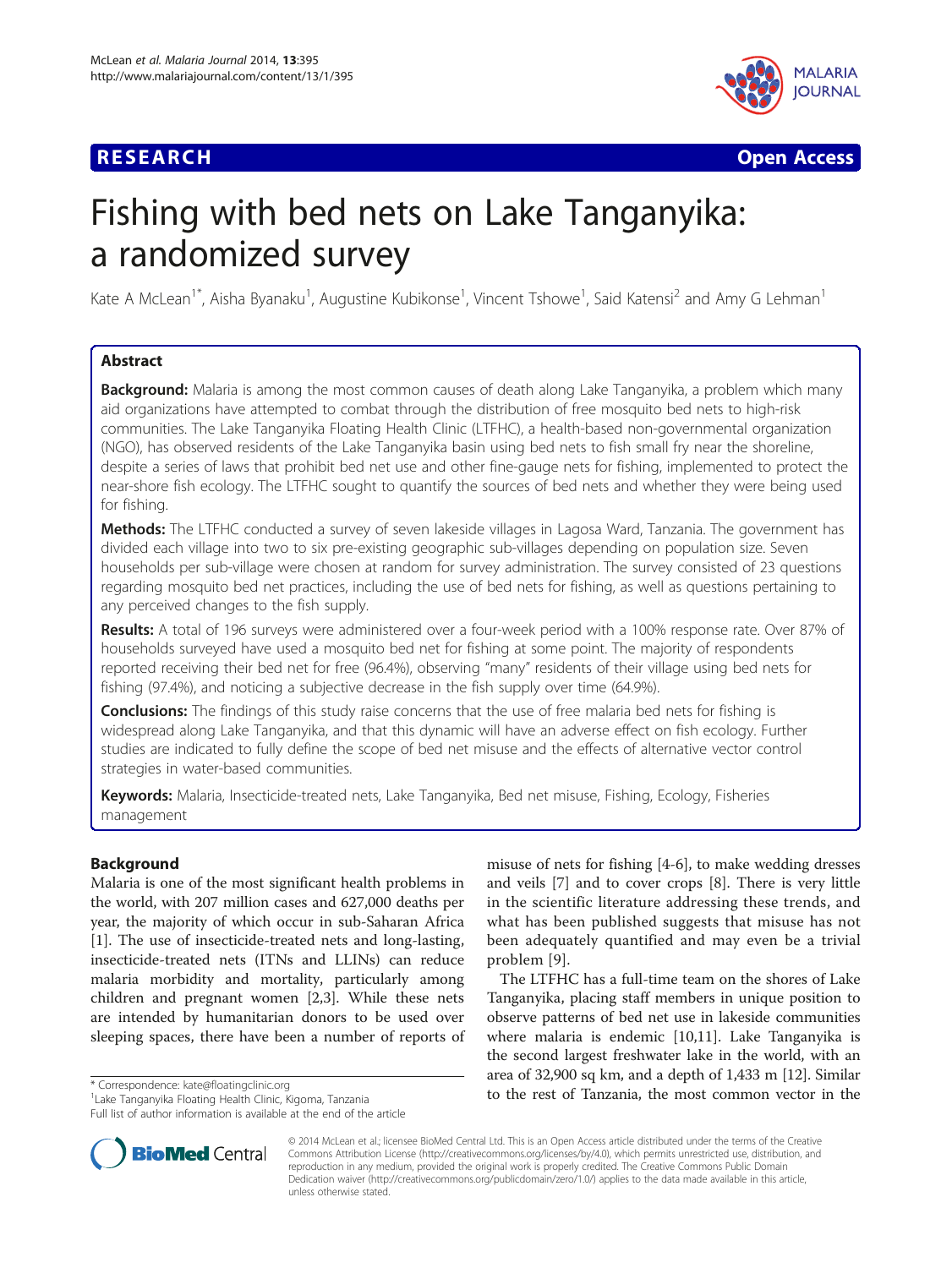area is Anopheles gambiae [[13\]](#page-3-0), and although there have been studies in Tanzania suggesting An. gambiae resistance to insecticides [[14](#page-3-0)], there has not been confirmation of this specifically along Lake Tanganyika. ITN distribution in Tanzania began in 2004–2005, with LLINs becoming more universally used by 2011 [\[15\]](#page-3-0). The Tanzanian Government has developed a subsidy/voucher scheme, with rates of LLIN use reported to be up to 75% in some regions as of 2011 [[16](#page-3-0)]. Thus, it is unsurprising that bed nets are the primary means of vector control along the Lake. However, the rates of malaria prevalence among children in Kigoma Region, which is along Lake Tanganyika, remain the second highest in Tanzania at 26% [\[10\]](#page-3-0). This is unchanged since 2007 [\[17\]](#page-3-0), suggesting that bed net distribution has not had the intended effect.

The average annual income in Tanzania is US\$630, with the majority of the poor living in rural areas such as those along Lake Tanganyika [\[18\]](#page-3-0). These communities primarily subsist on fishing for Stolothrissa tanganicae and Luciolates stappersii, which typically range from 6.4 to 21.8 cm when caught [[19\]](#page-4-0). Annually, over 200,000 tons of fish are harvested from Lake Tanganyika [[20](#page-4-0)] and fishing nets are usually obtained from commercial sources and cost around US\$25. Tanzanian law currently prohibits the use of bed nets and other fine-gauge nets for fishing given the potential for harm to the fish supply through removal of fish fry [\[21\]](#page-4-0). There is growing concern among experts regarding increased illegal selling of these fish fry and the effect this could have on Lake Tanganyika's fish supply [\[22\]](#page-4-0). Additionally, Article 7 of the Convention on Sustainable Management of Lake Tanganyika, signed by all four riparian countries surrounding the Lake, directs the contracting states to establish a framework fisheries management plan. This management plan is intended to develop and implement harmonized national fisheries policies and regulations, and to promote community participation in fisheries management. Despite this, LTFHC noted multiple villages in Tanzania and the Democratic Republic of Congo using bed nets to fish (Figures 1 and 2), leading the team to hypothesize that this is a common practice along Lake Tanganyika. Exploration of this hypothesis has far-reaching implications, given that alternative bed net use has also been noted outside of sub-Saharan Africa [[23\]](#page-4-0).

# Methods

The LTFHC conducted a randomized survey of seven villages in Lagosa Ward (Additional file [1](#page-3-0)) in western Tanzania along Lake Tanganyika: Igalula, Buhingu, Rukoma, Kalilani, Mgambazi, Katumbi, and Nkonkwa (Additional file [2](#page-3-0)). This region was chosen due to logistic feasibility, but also because the LTFHC has a partnership with the Green World Vision, whose staff are well known in this area. The team believed having the survey carried



Figure 1 Bed nets used for fishing along Lake Tanganyika.

out by people who could easily foster community trust and openness through commonality of tribe and language would lead to the most thorough results. According to local officials, these villages have a total population of 40,805. The government has divided each village into two to six pre-existing geographic sub-villages, depending on population size. We estimated a sample size of at least 150 based on the total population given above, a 95% confidence level, an 8% margin of error, and a response distribution of 50% for the proportion of households using bed nets for fishing. Seven households per sub-village were therefore randomly chosen, through the Random Walk Method [[24\]](#page-4-0) for survey administration by the field team. The survey consisted of 23 questions regarding mosquito bed net practices, including the use of bed nets for fishing, as well as questions regarding the participants' perception of any changes to the fish supply. (Examples of survey questions are as follows: Do you ever use a bed net for fishing? If you use a bed net for fishing, how often do you do so? Have you ever seen anyone else using a bed net for fishing? If so,



Figure 2 Fish fry caught in Lake Tanganyika with a bed net.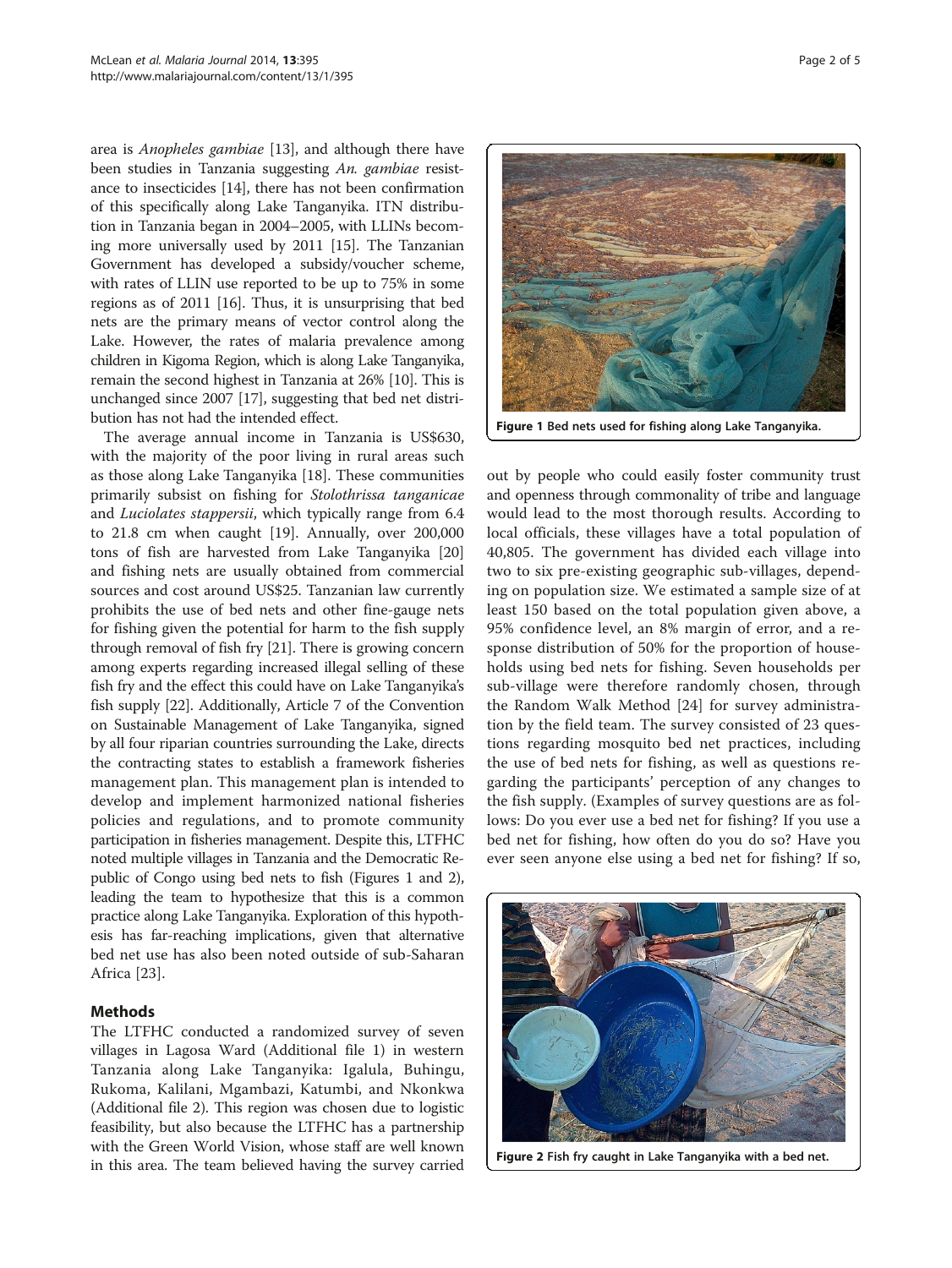how many people have you seen? Have you noticed any changes to the fish supply in Lake Tanganyika over time?) Surveys were written and administered by native speakers in Swahili, which is the most commonly spoken language in the region. No compensation was given for participation and it was made clear that participation was completely voluntary. The Green World Vision is a registered NGO in Tanzania and has governmental approval to conduct research related to natural resources management, community development and ecology. Statistical analysis was performed using STATA 13.1 (College Station, Texas, USA). In order to examine whether poverty predisposed using a bed net to fish, the number of children in a household was used as a proxy for socioeconomic status. This decision was based on a previous body of work suggesting negative economic consequences are linked to high birth rates [\[25-27](#page-4-0)]. Logistic regression was performed to explore this association.

# Results

A total of 196 surveys were administered over a fourweek period in November 2013, with a 100% response rate. This high response rate was attributed to the fact that those performing the survey were well known to and trusted by the community. On average, each household surveyed had 5.7 members (95% CI 5.4-6.0), with 3.3 children (95% CI 3.0-3.5) (Table 1). All households reported owning a bed net at some point in time, with the median ownership duration of six to 12 months (minimum less than six months, maximum over five years). The majority (189 (96.4%, 95% CI 92.5-98.4%)) reported obtaining that bed net from an NGO at no cost. Those who paid for their bed nets spent an average of 5,100 TSH (95% CI 4,307-5,818 TSH, approximately US\$3). A total of 171 households (87.2%, 95% CI 83.6-90.3%) (Table 2) reported having ever used a bed net to fish, and 107 (62.6% of those fishing with a bed net, 95% CI 52.8-67.4%) reported doing so more than once per day, over a previous period averaging six to 12 months.

All but one respondent (170/171, 99.4% of those fishing with a bed net, 95% CI 98.3-100.0%) reported using the

Table 1 Survey population demographics

| <b>Household characteristics</b> | Mean (n = 196)          |
|----------------------------------|-------------------------|
| Age of respondent                | 34.2 (95% CI 31.6-36.9) |
| Occupation: fishing              | 13 (6.6%)               |
| Occupation: farming              | 52 (26.5%)              |
| Occupation: fishing and farming  | 131 (66.8%)             |
| Number of people in household    | 5.7 (95% CI 5.4-6.0)    |
| Number of children               | 3.3 (95% CI 3.0-3.5)    |
| Number of children under age 5   | 1.2 (95% CI 1.1-1.3)    |

| Table 2 Percentage of households that have fished with |  |  |  |
|--------------------------------------------------------|--|--|--|
| bed nets, by village                                   |  |  |  |

| Village name | Number surveyed | Fish with bed nets (%) |
|--------------|-----------------|------------------------|
| Igalula      | 35              | 31 (88.6%)             |
| Buhingu      | 35              | 29 (82.9%)             |
| Rukoma       | 28              | 25 (89.3%)             |
| Kalilani     | 28              | 24 (85.7%)             |
| Mgambazi     | 28              | 25 (89.3%)             |
| Katumbi      | 28              | 24 (85.7%)             |
| Nkonkwa      | 14              | 13 (92.9%)             |
| <b>Total</b> | 196             | 171 (87.2%)            |

bed net to catch fish fry at the lakeshore, as opposed to using it for offshore fishing from a boat. The most frequent reason (46.8%, 95% CI 38.5-53.5%) given for fishing with bed nets was needing a fishing net to generate income but being unable to afford one, with hunger as the second most reported reason (38.0%, 95% CI 29.5-44.0%). Respondents were near unanimous (191 (97.4%, 95% CI 95.3-99.7%)) in reporting seeing "many" others in their village use bed nets to fish. Most of those surveyed (170 (86.7%, 95% CI 82.0-91.6%)) admitted awareness that fishing with bed nets is illegal in Tanzania. Although a trend was seen in this direction, logistic regression did not show a statistically significant association between having a higher number of children (and therefore more people to feed) and fishing with bed nets  $(p = 0.069)$ . One-hundred and eleven households (64.9% of those fishing with a bed net, 95% CI 56.9-71.1%) reported a subjective decrease in the fish supply in Lake Tanganyika.

# **Discussion**

This study suggests that the use of bed nets for fishing is a widespread, frequent and commonly accepted practice along Lake Tanganyika. This observation raises concerns that this practice may also be occurring in other waterside communities in sub-Saharan Africa. A previous study has suggested similar problems on Lake Victoria [[28\]](#page-4-0), however no large-scale studies have been published to date on this issue. The LTFHC is troubled by the revelations of this study for the following reasons: not only does the use of bed nets for fishing suggest they are not being used for the intended purpose of malaria prevention, but this practice may actively be harmful in other ways. For example, 12 million residents in the Lake Tanganyika basin depend on fish as their primary source of dietary protein [[29](#page-4-0)]. Fishing with fine-gauge nets is already outlawed in Tanzania for fear that removal of fish fry will decimate these important fish populations. In addition, insecticides used to treat bed nets, such as permethrin, are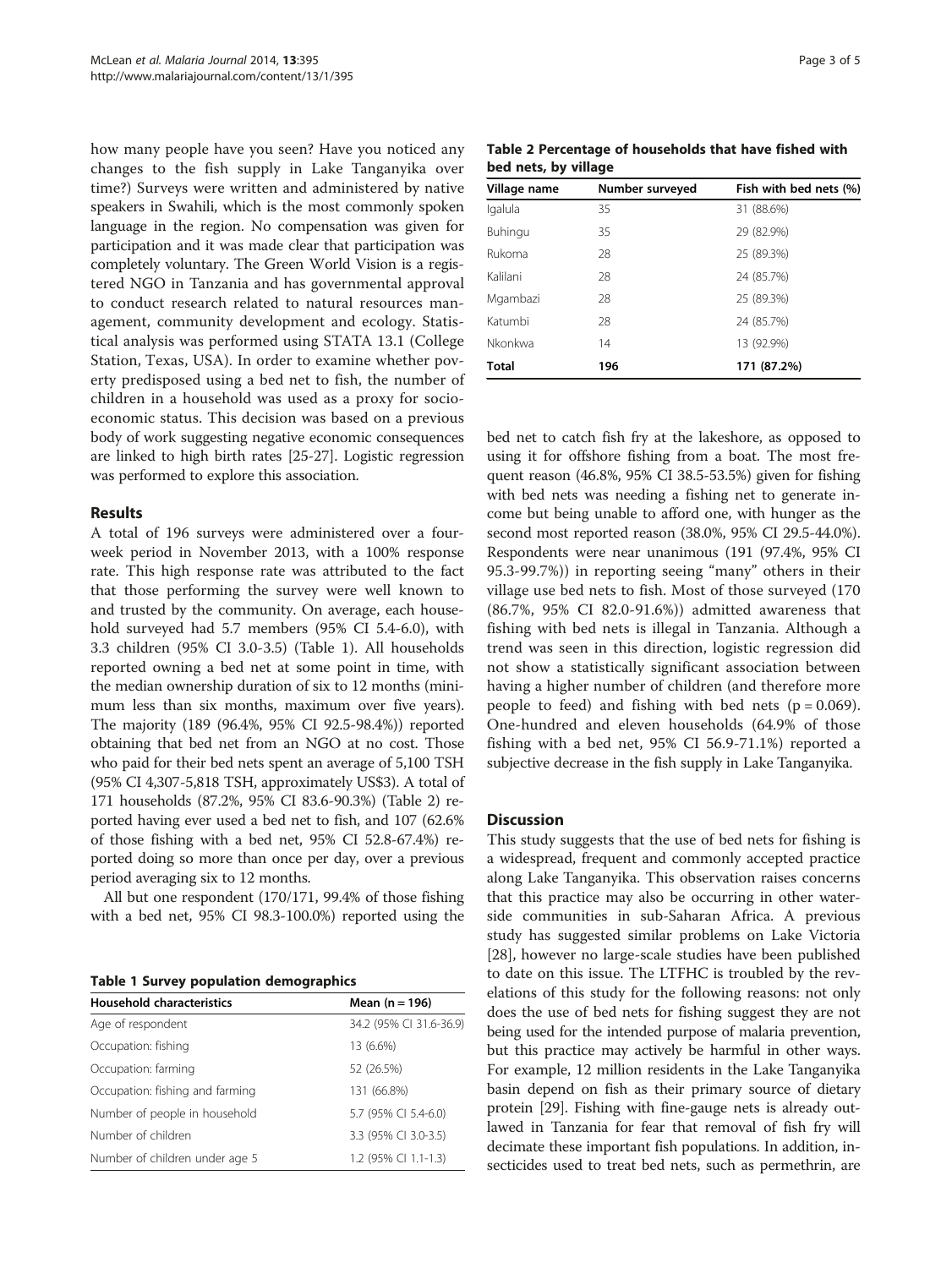<span id="page-3-0"></span>known to be toxic to aquatic life [[30](#page-4-0)]. Permethrin is moderately soluble in water, creating the possibility that fishing with bed nets could lead to leaching of this chemical into the lake, and subsequent damage to surrounding fish. Lake Tanganyika is home to over 300 fish species, twothirds of which are endemic [\[19\]](#page-4-0), making this a potential danger to biodiversity. Permethrin is also classified by the Environmental Protection Agency as "likely to be carcinogenic to humans" [[30](#page-4-0)], which poses a threat to residents in the villages surveyed, as they depend on the Lake for their drinking water.

There are likely complex motivating factors related to how bed nets are used within households. Previous research has shown that the poorest levels of society have the highest rates of parasitaemia in the region and are also the least likely to sleep under bed nets [[31](#page-4-0)], however these same families are also battling other serious concerns, such as hunger. Economic pressures are known to impact malaria prevention [[32](#page-4-0)], so it is certainly possible that behavioural change will not occur until either those pressures decrease (i.e., food security improves and hunger is less prevalent) or those pressures are disengaged from bed net use. This could mean changing standard vector control from bed nets, which are easy to mobilize for other uses, to something stationary, such as wall treatments or newly developed, individual spatial repellents.

# Conclusions

When considered as a whole, examining bed net use for fishing sheds light on a range of issues: malaria mortality, food security, biodiversity, and preservation of safe water sources. As such, it is crucial for the international community to explore this issue further. More rigorous studies of the effects of fishing with bed nets on the fish supply and water quality are needed, as well as investigations of alternative personal vector control methods. NGO bed net distributors should also make every effort to assure proper bed net use. Additional community education regarding appropriate bed net use and the dangers of using those nets for fishing may be worth considering, as is the organization of behavioural change communication campaigns, which have been shown to be effective in addressing other public health problems [[33\]](#page-4-0). The LTFHC conducted a widespread bed net distribution along Lake Tanganyika in the Democratic Republic of Congo with concurrent education and specific discussion of the laws prohibiting fishing. When staff returned to all health areas that received nets, they found bed net fishing in only a single village. These staff members personally confiscated the nets used for fishing, as the LTFHC does not wish to facilitate illegal activity. The effectiveness of such a strategy could also be studied going forward.

# Additional files

[Additional file 1:](http://www.biomedcentral.com/content/supplementary/1475-2875-13-395-S1.jpeg) Map 1 Lagosa Ward and Lake Tanganyika. [Additional file 2:](http://www.biomedcentral.com/content/supplementary/1475-2875-13-395-S2.jpeg) Map 2 Villages surveyed.

#### Competing interests

The authors declare that they have no competing interests.

#### Authors' contributions

AB, AK, VT, and AGL conceived the study and helped to develop the hypothesis through direct observation of bed net use along Lake Tanganyika. KAM designed the study, including the survey, and completed the statistical analysis. SK administered the survey. All authors have contributed to, seen, and approved the final, submitted version of the manuscript.

#### Acknowledgements

We would like to thank Mark Grabowski from the Alliance for Malaria Prevention for advising during the study and analysis period.

#### Author details

<sup>1</sup> Lake Tanganyika Floating Health Clinic, Kigoma, Tanzania. <sup>2</sup>The Green World Vision, Kigoma, Tanzania.

#### Received: 24 July 2014 Accepted: 30 September 2014 Published: 7 October 2014

#### References

- 1. WHO: World Malaria Report. Geneva: World Health Organization; 2013. [http://www.who.int/malaria/media/world\\_malaria\\_report\\_2013/en/.](http://www.who.int/malaria/media/world_malaria_report_2013/en/)
- 2. Lengeler C: Insecticide-treated bed nets and curtains for preventing malaria. Cochrane Database Syst Rev 2004, 2:CD000363.
- 3. Gamble CL, Ekwaru JP, ter Kuile FO: Insecticide-treated nets for preventing malaria in pregnancy. Cochrane Database Syst Rev 2009, 2:1–51.
- 4. Lusaka Times: Don't Use Mosquito Nets To Catch Fish. [http://www.lusakatimes.](http://www.lusakatimes.com/2008/04/25/don%E2%80%99t-use-mosquito-nets-to-catch-fish/) [com/2008/04/25/don%E2%80%99t-use-mosquito-nets-to-catch-fish/](http://www.lusakatimes.com/2008/04/25/don%E2%80%99t-use-mosquito-nets-to-catch-fish/).
- 5. Butunyi C, Oloo E: Alarm as residents turn mosquito nets into fishing gear, The Daily Nation. Nation Media Group: Nairobi; 2008.
- 6. Zulu W: Zambia: Malaria Claims Over 50,000 Lives Yearly in the Average. Oslo: API/APN: African Press International; 2007.
- 7. Odeke A: Love Bug Craze Hits Uganda. BBC News. Edited by World Edition. London: BBC; 2002.
- 8. Fofanah M: Sierra Leone: (Misused) Key To Malaria Prevention. Rome: Inter Press Service New Agency; 2010. Inter Press Service New Agency.
- 9. Eisele TP, Thwing J, Keating J: Claims about the misuse of insecticide-treated mosquito nets: are these evidence-based? PLoS Med 2011, 8:e1001019.
- 10. 2011–12 Tanzania HIV/AIDS and Malaria Indicator Survey. [http://nbs.go.](http://nbs.go.tz/takwimu/this2012/MalariaFactsheet.pdf) [tz/takwimu/this2012/MalariaFactsheet.pdf.](http://nbs.go.tz/takwimu/this2012/MalariaFactsheet.pdf)
- 11. Democratic Republic of the Congo: WHO Health Profile. [http://www.who.int/](http://www.who.int/gho/countries/cod.pdf?ua=1) [gho/countries/cod.pdf?ua=1.](http://www.who.int/gho/countries/cod.pdf?ua=1)
- 12. Lakes in Zambia. [http://www.zambiatourism.com/destinations/lakes/lake](http://www.zambiatourism.com/destinations/lakes/lake-tanganyika)[tanganyika](http://www.zambiatourism.com/destinations/lakes/lake-tanganyika).
- 13. Govella NJ, Chaki PP, Geissbuhler Y, Kannady K, Okumu F, Charlwood JD, Anderson RA, Killeen GF: A new tent trap for sampling exophagic and endophagic members of the Anopheles gambiae complex. Malar J 2009, 8:157.
- 14. Nkva TE, Akhouavri I, Poupardin R, Batengana B, Mosha F, Magesa S, Kisinza W, David JP: Insecticide resistance mechanisms associated with different environments in the malaria vector Anopheles gambiae: a case study in Tanzania. Malar J 2014, 13:28.
- 15. West PA, Protopopoff N, Rowland M, Cumming E, Rand A, Drakeley C, Wright A, Kivaju Z, Kirby M, Mosha FW, Kisinza W, Kleinschmidt I: Malaria risk factors in North West Tanzania: the effect of spraying, nets and wealth. PLoS One 2013, 8:e65787.
- 16. Eze IC, Kramer K, Msengwa A, Mandike R, Lengeler C: Mass distribution of free insecticide-treated nets do not interfere with continuous net distribution in Tanzania. Malar J 2014, 13:196.
- 17. Malaria Operation Plan (MOP), Tanzania. [http://reliefweb.int/sites/reliefweb.](http://reliefweb.int/sites/reliefweb.int/files/resources/83A08D626B53BCCA492577FA000DE190-Full_Report.pdf) [int/files/resources/83A08D626B53BCCA492577FA000DE190-Full\\_Report.pdf](http://reliefweb.int/sites/reliefweb.int/files/resources/83A08D626B53BCCA492577FA000DE190-Full_Report.pdf).
- 18. World Bank Data, Tanzania. <http://data.worldbank.org/country/tanzania>.